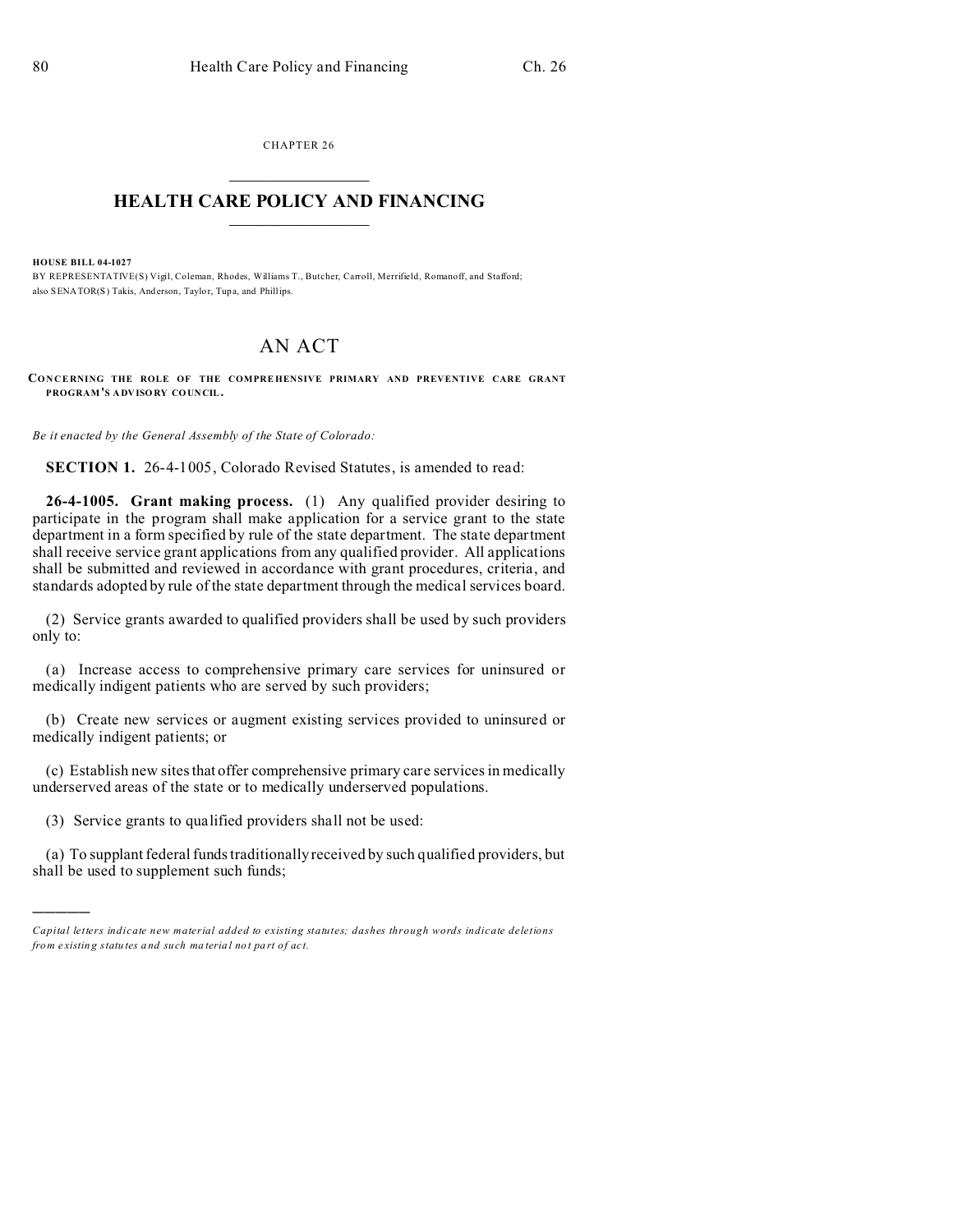(b) For land or real estate investments;

(c) To finance or satisfy any existing debt; or

(d) Unless the qualified provider specifically complies with the definition of qualified provider contained in section 26-4-1003 (5).

(4)  $(a)$  The executive director shall appoint an advisory council to review and make recommendations to the state department on the awarding of any service grants to qualified providers PROTOCOLS RELATED TO AWARDING GRANTS TO QUALIFIED PROVIDERS AND TO PROVIDE FEEDBACK TO THE STATE DEPARTMENT ON THE DESIGN AND CONTENT OF THE APPLICATION AND THE APPLICATION AND EVALUATION PROCESSES. The advisory council shall consist of the following members:

 $(H)$  (a) One employee of the state department;

 $(H)$  (b) One employee of the department of public health and environment;

 $(HH)$  (c) A representative of a qualified provider;

 $(HV)$  (d) Two consumers who currently receive health care services from a qualified provider;

 $(V)$  (e) A health care provider who is not affiliated with a qualified provider or an agency of the state, but who has training and expertise in providing comprehensive primary care services to medically underserved populations; and

(VI) (f) A representative of a nonprofit, community-based health care organization or business.

 $(b)$  (4.2) All service grants shall be awarded within thirty days after approval by the state department.

(c)  $(4.5)$  The advisory council, appointed pursuant to paragraph  $(a)$  of this subsection (4), and The state department shall consider geographic distribution of funds among urban and rural areas in the state when making funding decisions.

(5) The state department shall:

(a) Develop regulations, procedures, and application forms to govern how service grants shall be awarded; and

(b) Develop an audit procedure to assure that service grant moneys are used to provide and expand coverage to uninsured and medically indigent patients.

**SECTION 2. Effective date.** This act shall take effect at 12:01 a.m. on the day following the expiration of the ninety-day period after final adjournment of the general assembly that is allowed for submitting a referendum petition pursuant to article V, section 1 (3) of the state constitution (August 4, 2004, if adjournment sine